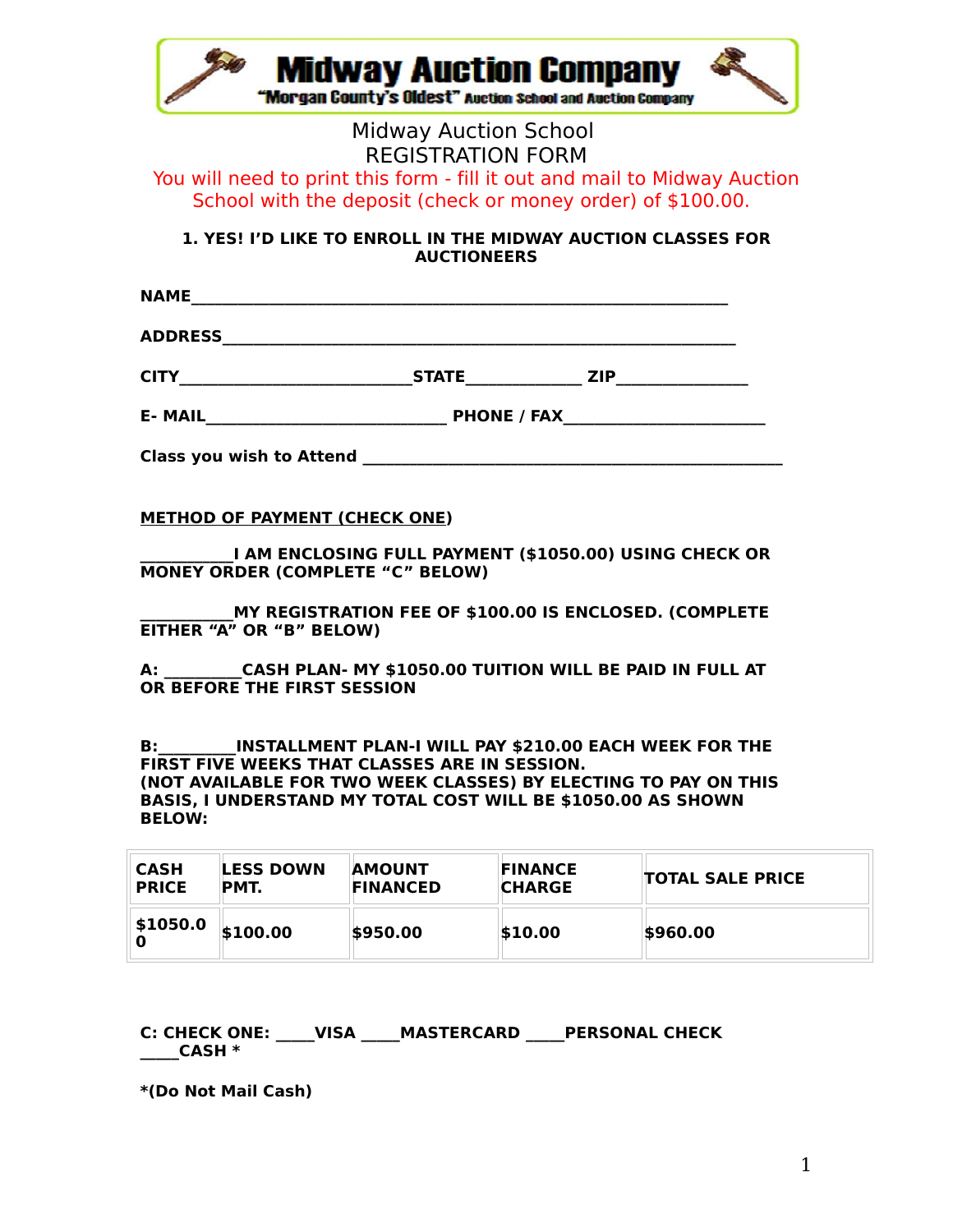| Account Number (include all digits) | Card Expires (MM / |
|-------------------------------------|--------------------|

## **2. PLEASE READ THE FOLLOWING INFORMATION:**

### **"STUDENTS RIGHT TO CANCEL AND REFUND POLICY."**

**IF A STUDENT FAILS TO ENTER THE COURSE OR WITHDRAWS PRIOR TO ITS COMPLETION, THE REFUND POLICY IS AS FOLLOWS. 3: If the course is discontinued, or if a student's enrollment is not accepted, all money paid will be refunded. 4: Return of all books and materials unused with written notice of cancellation received within 5 business days after enrollment agreement is signed or within 3 days of the first class session, the student will receive a refund Equal to all money paid less the \$100.00 registration fee. 5: Upon return of all books unused, with notice of cancellation or withdrawal received after the beginning of the first class session, the student will be charged for each class held from the start of classes until the students last date of attendance plus the registration fee of \$100.00. The student charge will be computed as follows.**

| <b>SCHEDULED</b><br><b>COURSE</b><br>Chapters Begun | Percentage of<br>Tuition<br>Retained | SCHEDULED COURSE Percentage of Tuition<br>Chapters Begun | Retained |
|-----------------------------------------------------|--------------------------------------|----------------------------------------------------------|----------|
| 2 <sup>nd</sup> Class Session                       | 10%                                  | 7 <sup>th</sup> Class Session                            | 60%      |
| <b>3rd</b>                                          | 20%                                  | <b>Rth</b>                                               | 70%      |
| 4 <sup>th</sup>                                     | 30%                                  | <b>Rth</b>                                               | 80%      |
| 5 <sup>th</sup>                                     | 40%                                  | 10 <sup>th</sup>                                         | 90%      |
| 6 <sup>th</sup>                                     | 50%                                  | After the 10 <sup>th</sup> Session 100%                  |          |

**6: If the books are not returned unused as required above, the tuition amount (\$1050.00) will be adjusted to \$900.00, before calculating the refund.**

**7: Refunds will be made within 31 days from the date of a student's notice of cancellation or withdrawal.**

**COURSE FEES AND PAYMENT:**

**The total cost of the course including registration and tuition is \$950.00. There is a \$100.00 registration fee. You may pay for the course by check or credit card (Visa or MasterCard) by either of the following methods:**

**1: Pay the CASH PLAN by (a) paying the \$100.00 registration fee now and the balance of tuition before class begins or (b) playing the full \$1050.00 now.**

**2: Pay the INSTALLMENT PLAN. This means that you pay the \$100.00 registration fee now and \$210.00 each week for the first five weeks of classes. By electing to pay on this basis, you will be charged a**